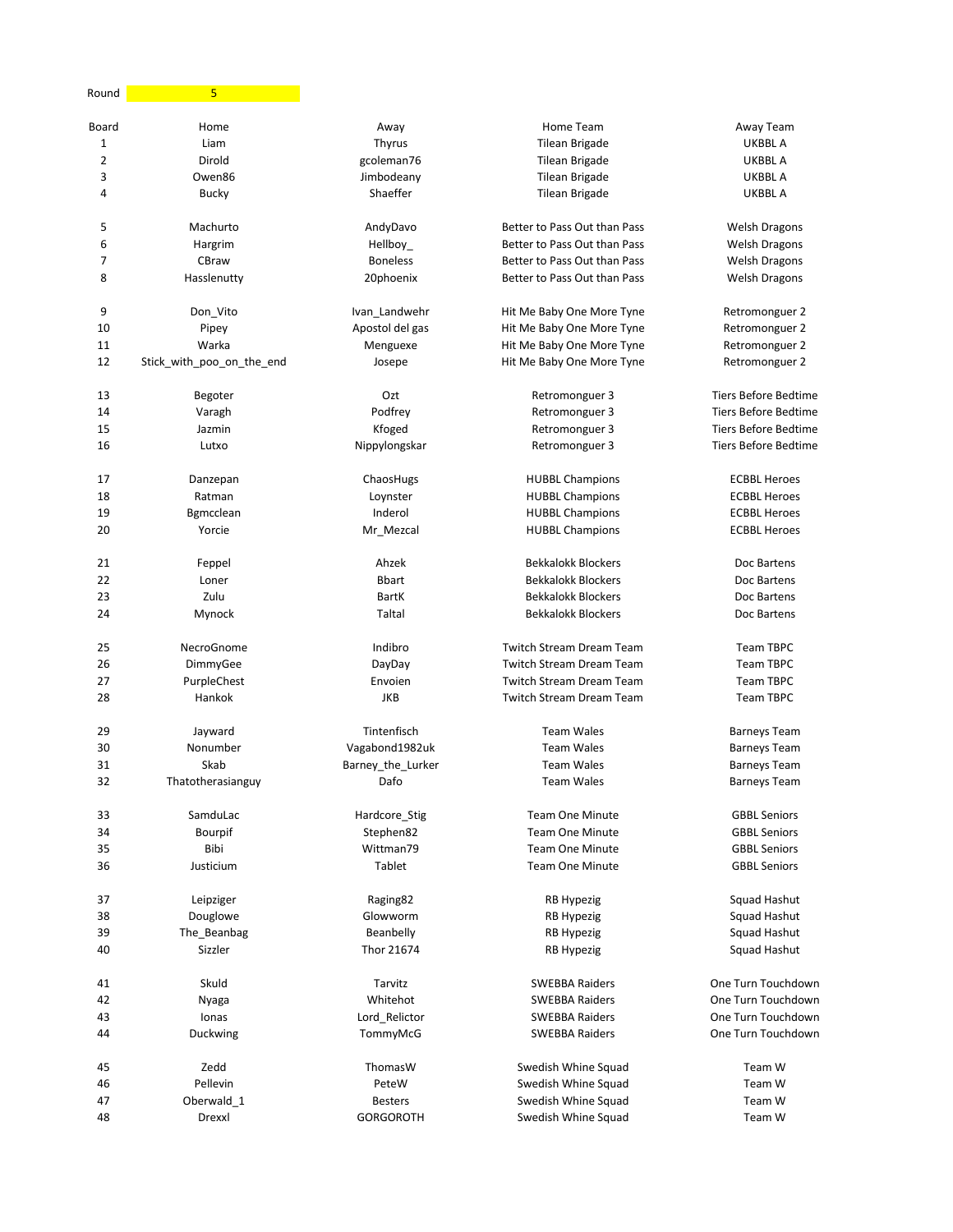| 49 | Purplegoo         | Wobert                          | All The Presidents Men       | Squad Slaanesh              |
|----|-------------------|---------------------------------|------------------------------|-----------------------------|
| 50 | JimJimany         | Gr4n0t4                         | All The Presidents Men       | Squad Slaanesh              |
| 51 | Joemanji          | Fallingdownjoe                  | All The Presidents Men       | Squad Slaanesh              |
| 52 | Indigo            | Heff                            | All The Presidents Men       | Squad Slaanesh              |
|    |                   |                                 |                              |                             |
| 53 | Heartsbane        | Sparky73                        | Eatbats Pair o Dice          | <b>SKABB Stoutfellows</b>   |
| 54 | LordCaskey        | Mashley85                       | Eatbats Pair o Dice          | <b>SKABB Stoutfellows</b>   |
| 55 | Bedge             | Stewbacca                       | Eatbats Pair o Dice          | <b>SKABB Stoutfellows</b>   |
| 56 | Catastrophe       | Eldritchfox                     | Eatbats Pair o Dice          | <b>SKABB Stoutfellows</b>   |
| 57 |                   |                                 |                              |                             |
|    | Studdj            | MaxHorseman                     | <b>UKBBL Young Offenders</b> | Northern Warlords Nostalgia |
| 58 | FlickyFlak        | Chinos                          | <b>UKBBL Young Offenders</b> | Northern Warlords Nostalgia |
| 59 | Itchen            | DomLee                          | <b>UKBBL Young Offenders</b> | Northern Warlords Nostalgia |
| 60 | Khornight         | Northern Warlord's Nostalgia #4 | <b>UKBBL Young Offenders</b> | Northern Warlords Nostalgia |
| 61 | Fromherashes      | Vonleppard                      | Two Guys one Dice Cup        | <b>DBL Debonairs</b>        |
| 62 | The_Joeker        | Gunny23                         | Two Guys one Dice Cup        | <b>DBL Debonairs</b>        |
| 63 | Rossanderson1984  | SaltyMurcutt                    | Two Guys one Dice Cup        | <b>DBL Debonairs</b>        |
| 64 | Shriyke           | Hedonihilist                    | Two Guys one Dice Cup        | <b>DBL Debonairs</b>        |
|    |                   |                                 |                              |                             |
| 65 | <b>Barbossa</b>   | Dragonborn                      | Holy4                        | <b>Wrekin Wraiders</b>      |
| 66 | Menzogna          | Speedingbullet                  | Holy4                        | <b>Wrekin Wraiders</b>      |
| 67 | Matte8            | Goldengate                      | Holy4                        | <b>Wrekin Wraiders</b>      |
| 68 | Moro84            | TheFear                         | Holy4                        | <b>Wrekin Wraiders</b>      |
| 69 | Sporran           | Jujuu                           | <b>Kilted Unicorns</b>       | <b>ECBBL Blackshirts</b>    |
| 70 | Loki              | Vmcat                           | <b>Kilted Unicorns</b>       | <b>ECBBL Blackshirts</b>    |
| 71 | Phil78            | GreedySmurf                     | <b>Kilted Unicorns</b>       | <b>ECBBL Blackshirts</b>    |
| 72 |                   |                                 | <b>Kilted Unicorns</b>       | <b>ECBBL Blackshirts</b>    |
|    | Kilted_Kiwi       | SteAirey                        |                              |                             |
| 73 | Elplanet4         | Charliebanks                    | The GoBBlers                 | <b>Enter Team Name Here</b> |
| 74 | Lord_Chelmsford   | JBone                           | The GoBBlers                 | <b>Enter Team Name Here</b> |
| 75 | <b>BrockDodge</b> | Wulfyn                          | The GoBBlers                 | <b>Enter Team Name Here</b> |
| 76 | Daubs             | Deeferdan                       | The GoBBlers                 | <b>Enter Team Name Here</b> |
| 77 | Markymarc         | Whitey                          | Thistle Hurt                 | <b>Shiretown Stuffers</b>   |
| 78 | Stephenbrands     | Everbodys_dead_dave             | Thistle Hurt                 | <b>Shiretown Stuffers</b>   |
| 79 | Humptytrump       | El Spoonio                      |                              | <b>Shiretown Stuffers</b>   |
|    |                   |                                 | Thistle Hurt                 |                             |
| 80 | Purdindas         | Cornish                         | Thistle Hurt                 | <b>Shiretown Stuffers</b>   |
| 81 | <b>Bashto</b>     | Filthmonger                     | <b>Tactics and Theatrics</b> | <b>Great Orme Goats</b>     |
| 82 | Punchymcragefists | Got_Wood                        | <b>Tactics and Theatrics</b> | <b>Great Orme Goats</b>     |
| 83 | Breakmonker       | Gaff                            | <b>Tactics and Theatrics</b> | <b>Great Orme Goats</b>     |
| 84 | Tumukingofwu      | LORD_BONAN                      | <b>Tactics and Theatrics</b> | <b>Great Orme Goats</b>     |
|    |                   |                                 |                              |                             |
| 85 | Belvetch          | Ringbeard                       | Squad Tzeentch               | <b>Midtable Marauders</b>   |
| 86 | Azlann            | Spob                            | Squad Tzeentch               | <b>Midtable Marauders</b>   |
| 87 | Throgg            | Firebreather                    | Squad Tzeentch               | <b>Midtable Marauders</b>   |
| 88 | Ironrock          | Fireolli                        | Squad Tzeentch               | <b>Midtable Marauders</b>   |
| 89 | Zahiko            | Snowtroll                       | Lutece Noobs                 | UKBBL B                     |
| 90 | Maitre_tactac     | Lewi88                          | Lutece Noobs                 | UKBBL B                     |
| 91 | <b>OON</b>        | Mortikina                       | Lutece Noobs                 | UKBBL B                     |
| 92 | Lutece Noobs #2   | Dudster                         | Lutece Noobs                 | UKBBL B                     |
|    |                   |                                 |                              |                             |
| 93 | Krunkle_Dunkle    | Chewitt666                      | <b>Chatter Blocks</b>        | <b>DBL The Full Stunty</b>  |
| 94 | Chilli            | Overgone5                       | <b>Chatter Blocks</b>        | <b>DBL The Full Stunty</b>  |
| 95 | Be4ch             | DrMoustachio                    | <b>Chatter Blocks</b>        | <b>DBL The Full Stunty</b>  |
| 96 | Dave_Hamlin       | Mookie_blaylock                 | <b>Chatter Blocks</b>        | <b>DBL The Full Stunty</b>  |
| 97 | Raztout           | Burtblahblahblah                | The Pilous                   | The Local YOBBS             |
| 98 | Talkarde          | Laser_Owl                       | The Pilous                   | The Local YOBBS             |
| 99 |                   |                                 | The Pilous                   | The Local YOBBS             |
|    | Rippersly         | Visigoth                        |                              |                             |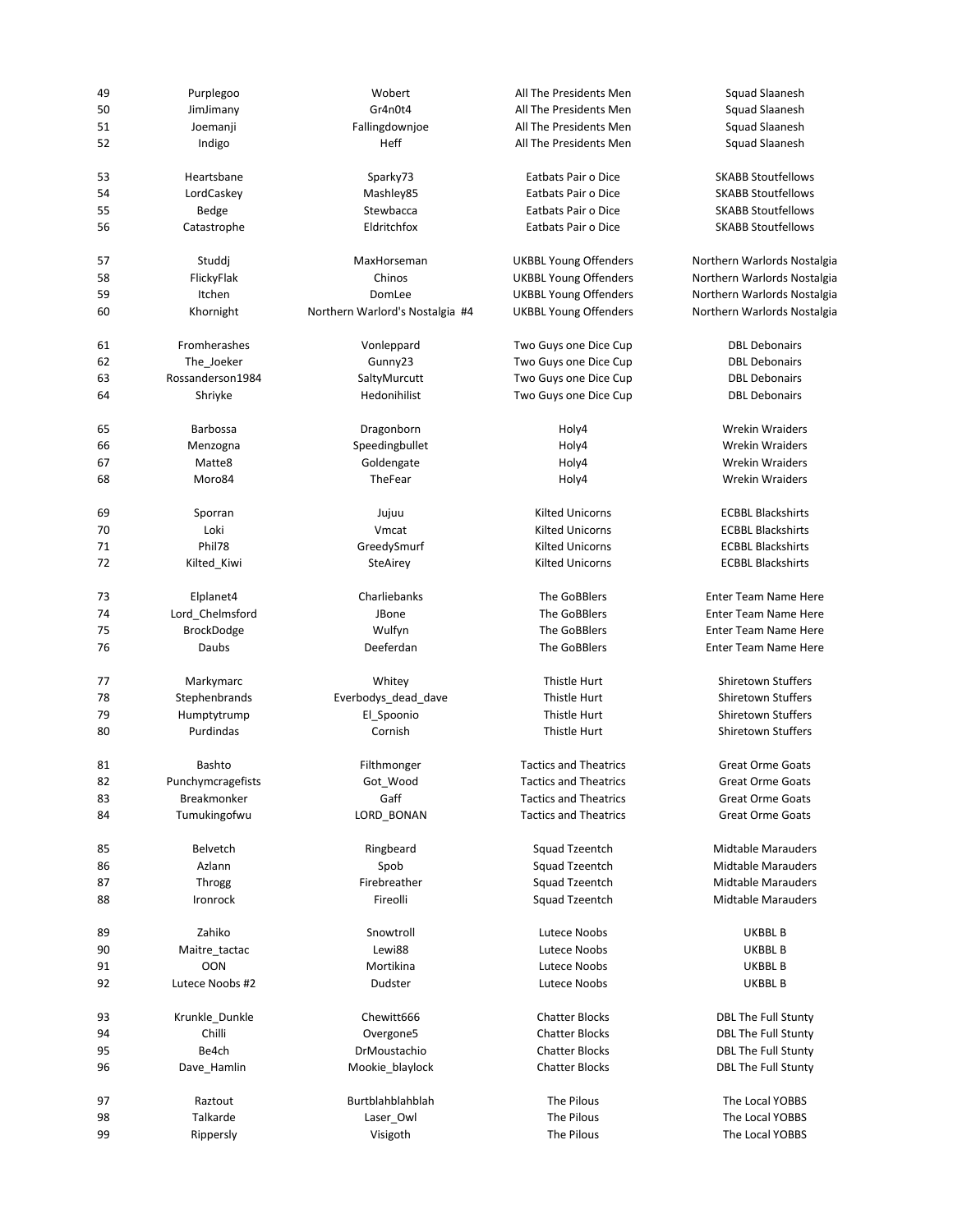| 100 | Miyata             | Glengarth30              | The Pilous                           | The Local YOBBS             |
|-----|--------------------|--------------------------|--------------------------------------|-----------------------------|
| 101 | Headless coach     | Slimjono                 | <b>Eatbats Die Curious</b>           | <b>WYBBL Submariners</b>    |
| 102 | Mr_Zay             | <b>AWT</b>               | <b>Eatbats Die Curious</b>           | <b>WYBBL Submariners</b>    |
| 103 | Jimbo9jimbo        | Hammertimehamilton       | <b>Eatbats Die Curious</b>           | <b>WYBBL Submariners</b>    |
| 104 | Mitzy              | Darkstar                 | <b>Eatbats Die Curious</b>           | <b>WYBBL Submariners</b>    |
| 105 | ChrisRaff88        | I_Done_Goofd             | Murder Kings                         | Dopebowl Rats               |
| 106 | AMSFELD            | LewishM                  | Murder Kings                         | Dopebowl Rats               |
| 107 | DickJack           | Msancho                  | Murder Kings                         | Dopebowl Rats               |
| 108 | Willpower          | YeetMasterExtraordinaire | <b>Murder Kings</b>                  | Dopebowl Rats               |
| 109 | <b>Buccaneer</b>   | Ronaldbeanio             | The Fumblebrewskies                  | Swinvasion                  |
| 110 | Wookie1972         | <b>Barnacles</b>         | The Fumblebrewskies                  | Swinvasion                  |
| 111 | TheJimintheNorth   | Sann0638                 | The Fumblebrewskies                  | Swinvasion                  |
| 112 | Calfykid           | Bogenhafen_Bron          | The Fumblebrewskies                  | Swinvasion                  |
| 113 | Scouseboy          | Padster                  | WYBBL Spacemen                       | Squad Nurgle                |
| 114 | Miserable          | DAVEtheIMPALER           | <b>WYBBL Spacemen</b>                | <b>Squad Nurgle</b>         |
| 115 | Spleggy            | 13silver                 | <b>WYBBL Spacemen</b>                | <b>Squad Nurgle</b>         |
| 116 | Miktoriana         | Widram                   | <b>WYBBL Spacemen</b>                | <b>Squad Nurgle</b>         |
|     |                    |                          |                                      |                             |
| 117 | Ploppy_McPloppy    | Jeeves                   | <b>Team HEBBL</b>                    | Claw On Tour                |
| 118 | MadeofWelsh        | SilentKnight             | <b>Team HEBBL</b>                    | Claw On Tour                |
| 119 | Littlespoon        | Yersinia                 | <b>Team HEBBL</b>                    | Claw On Tour                |
| 120 | Slatfordicus       | Gedburg                  | <b>Team HEBBL</b>                    | Claw On Tour                |
|     |                    |                          |                                      |                             |
| 121 | Yudlugar           | Phugster                 | Captain Morgans Stunty Gold          | <b>BriBBe Team Green</b>    |
| 122 | Garfy              | Cookie                   | Captain Morgans Stunty Gold          | <b>BriBBe Team Green</b>    |
| 123 | Peo2223            | TommyB                   | Captain Morgans Stunty Gold          | <b>BriBBe Team Green</b>    |
| 124 | Bucky1398          | Gruff                    | Captain Morgans Stunty Gold          | <b>BriBBe Team Green</b>    |
| 125 | Lemmiwinks         | Thibault                 | Foxy and the Hounds                  | Retromonguer 1              |
| 126 | <b>Boldfox</b>     | Asgair                   | Foxy and the Hounds                  | Retromonguer 1              |
| 127 | Fubarpenn          | Millimetal               | Foxy and the Hounds                  | Retromonguer 1              |
| 128 | Obsydyan           | Elperas                  | Foxy and the Hounds                  | Retromonguer 1              |
| 129 | TheLordofSnotTown  | Walrus                   | It's the Taking Parts that Counts    | Pow Arrangers               |
| 130 | <b>BigRed</b>      | Law_of_Course            | It's the Taking Parts that Counts    | Pow Arrangers               |
| 131 | Gizasix66          | Tuckersteel              | It's the Taking Parts that Counts    | Pow Arrangers               |
| 132 | Montagne_Blitz     | Lovely jubbly            | It's the Taking Parts that Counts    | Pow Arrangers               |
| 133 | Shipaz             | Jackal                   | Snake Eyes and GFIs                  | <b>DBL Moderate Effort</b>  |
|     |                    | ChoiDivision             |                                      |                             |
| 134 | <b>DJCritch</b>    |                          | Snake Eyes and GFIs                  | <b>DBL Moderate Effort</b>  |
| 135 | TheCowDaddy        | Raughri                  | Snake Eyes and GFIs                  | <b>DBL Moderate Effort</b>  |
| 136 | GustyGarett        | King ghidra              | Snake Eyes and GFIs                  | <b>DBL Moderate Effort</b>  |
| 137 | UnicornPower       | Mr_Frodo                 | <b>Teuchters Anonymous</b>           | <b>Team Redshirts</b>       |
| 138 | Kasiraghi          | Wotfudboy                | <b>Teuchters Anonymous</b>           | <b>Team Redshirts</b>       |
| 139 | Smudge             | Howlinggriffon           | <b>Teuchters Anonymous</b>           | <b>Team Redshirts</b>       |
| 140 | Cheezus            | LastTimeLord             | <b>Teuchters Anonymous</b>           | <b>Team Redshirts</b>       |
| 141 | MisterJoshua       | Paul Watson              | <b>Team FUMBBL</b>                   | <b>HEBBL Chumps</b>         |
| 142 | Pokrjax            | 3diceuphill              | <b>Team FUMBBL</b>                   | <b>HEBBL Chumps</b>         |
| 143 | Throweck           | Orklabe                  | <b>Team FUMBBL</b>                   | <b>HEBBL Chumps</b>         |
| 144 | Badger89           | Lentheman                | <b>Team FUMBBL</b>                   | <b>HEBBL Chumps</b>         |
| 145 | Seosamhantoin      | UnwarySi                 | <b>HUBBL Double Toil and Trouble</b> | T and Three Sugars          |
| 146 | <b>JMFing</b>      | Kid_Cantcomplain         | <b>HUBBL Double Toil and Trouble</b> | T and Three Sugars          |
|     |                    |                          |                                      |                             |
| 147 | Cammstainton210116 | Smithy_GP                | <b>HUBBL Double Toil and Trouble</b> | T and Three Sugars          |
| 148 | Marckfu            | Owletta                  | <b>HUBBL Double Toil and Trouble</b> | T and Three Sugars          |
| 149 | Rev                | Cauleeflower             | <b>Calmitous Casual Coaches</b>      | <b>BriBBe Chip Stealers</b> |